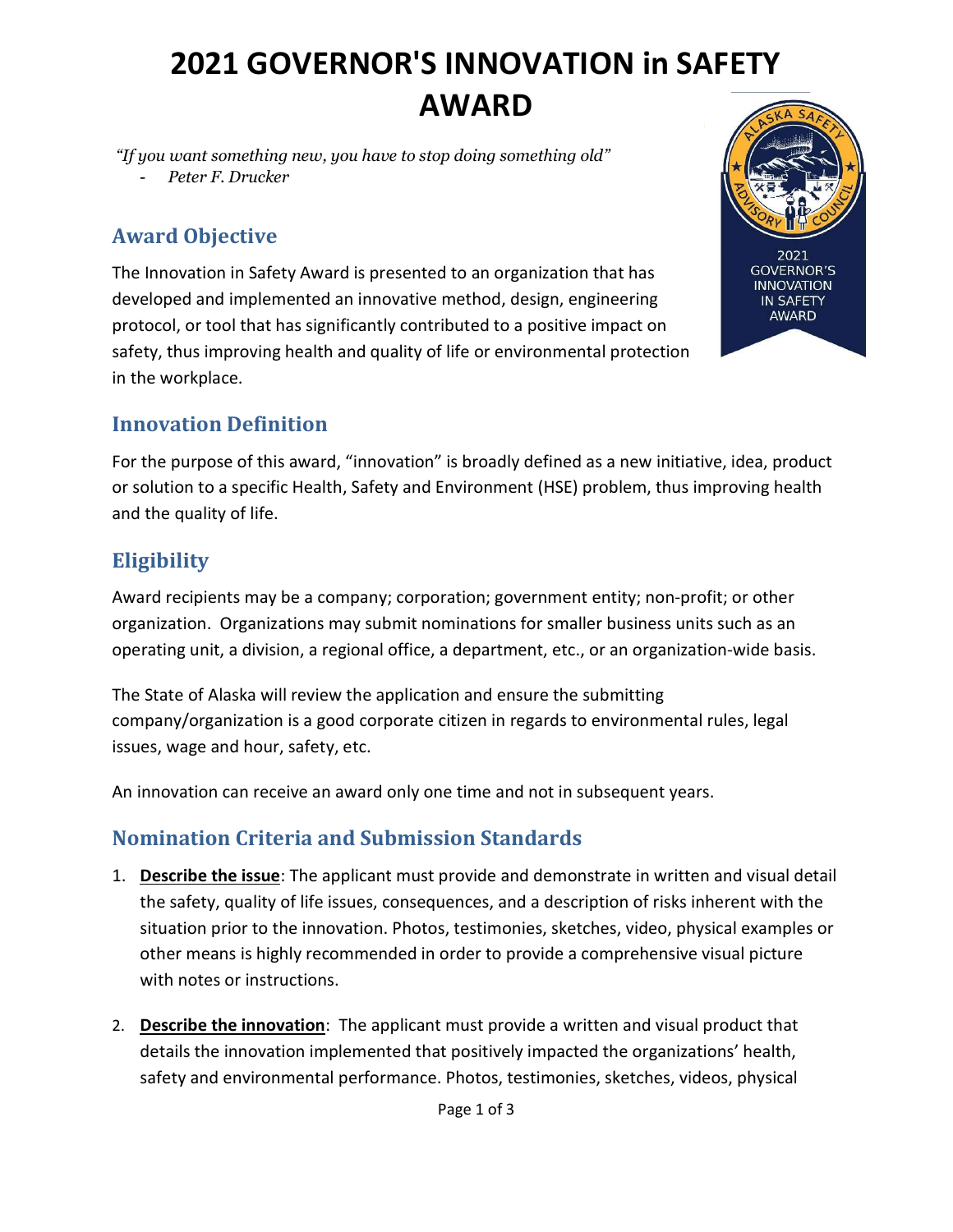# 2021 GOVERNOR'S INNOVATION in SAFETY AWARD

example or other means is highly recommended in order to provide a comprehensive visual picture with notes or instructions.

- a. The group will provide an overview of the uniqueness of the innovation or the significance of the change, by explaining how it has filled a particular void or changed thinking, practices, processes, or procedures.
- b. The group will provide in further detail a description of:
	- the strategies and initiatives developed to address the problem;
	- the methods used to assess the risks relating to the problem, assisting development of the solution;
	- the approach and involvement of the site's resources and employees;
	- how the solution was trialed and tested;
	- whether an assessment has identified new hazards since implementation of the solution and subsequent management strategies; and where relevant:
	- how the hierarchy of hazard controls has been applied.
- c. Lastly, the group has to demonstrate as a whole, where they have taken the innovation throughout the organization.
- 3. Sharing of Information: By signing this form below, all applicants agree to the release of information on the innovation and are willing to provide a five-minute presentation upon acceptance of the Innovation in Safety Award at the Governor's Award Presentation Ceremony. The presentation must include at a minimum, but not limited to, a power point or equivalent media presentation of the information detailed in paragraph 1 and 2 of this section.